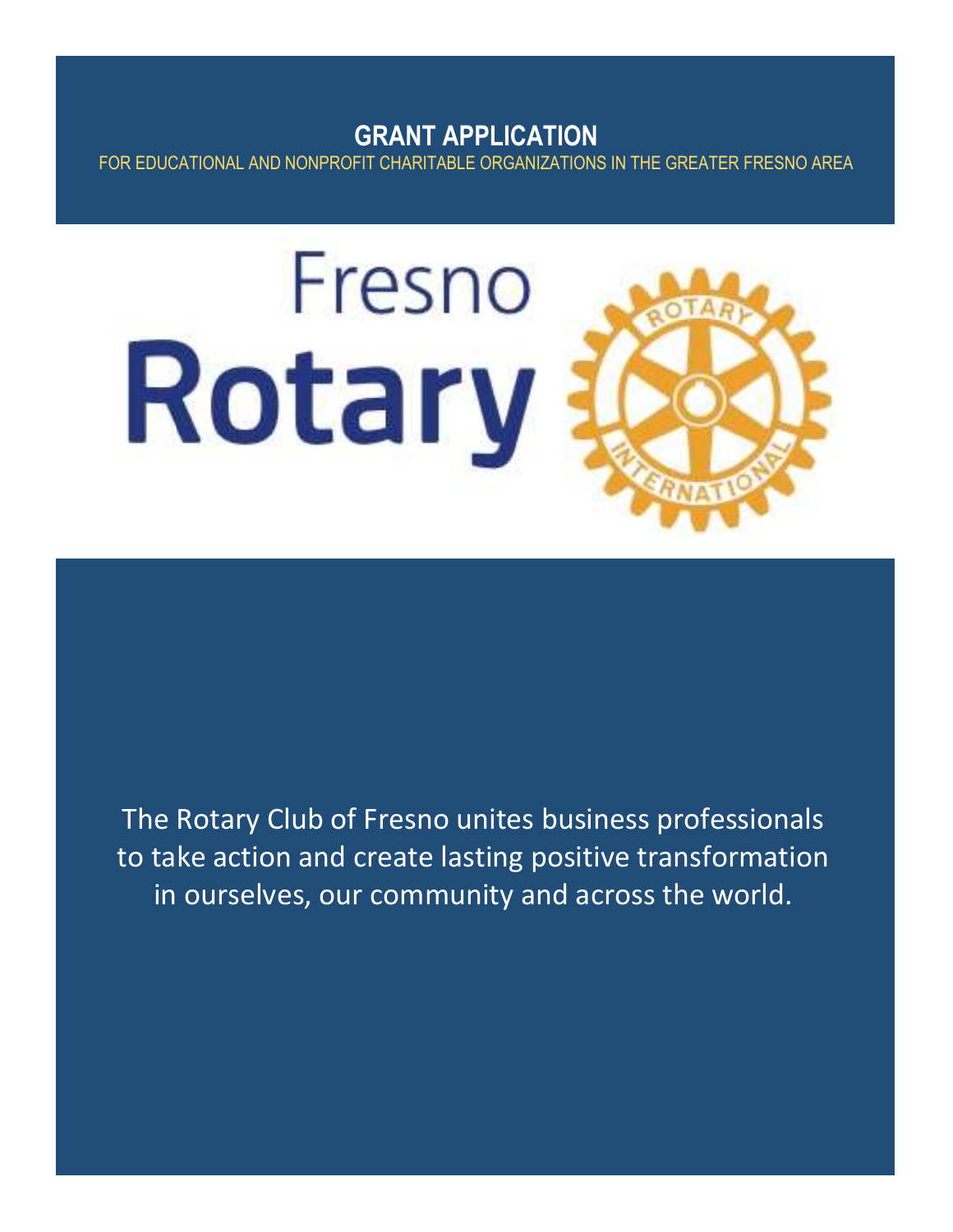

# **GRANT APPLICATION OVERVIEW**

*"The Rotary Club of Fresno unites business professionals to take action and create lasting positive transformation in ourselves, our community and across the world."*

Fresno Rotary and the Fresno Rotary Foundation (Rotary) awards grants to educational and nonprofit charitable organizations in the greater Fresno area for projects that positively impact the community. Please read the requirements as well as the application before applying. **Completed applications are accepted annually from January 1-April 15 for the upcoming fiscal year (July 1-June 30).** Applications received after by April 15 may be considered by the Board of Directors but may be given a lesser priority due to limited funding. Only complete applications with supporting documentation will be reviewed. Please note that funds will not be dispersed until after August 1 for those grants that are approved.

Grant requests must be for a specific project that can be accomplished in a timely manner or for capital equipment.

#### WE DO NOT GRANT:

- Individuals:
- Tax supported governmental agencies (e.g., fire, police), but will consider special projects for public and private schools;
- Organizations or projects outside the greater Fresno area;
- Administration or on-going operating expenses (such as training, debt reduction, computer software and office equipment that does not impact the general public)
- Political projects or those that are primarily related to a political cause;
- Religious organizations for religious purposes;
- Sabbatical leaves or scholarly research;
- Travel, tours and trips;
- Endowments and memorials;
- or Fundraising events, such as sponsorships and incentives

Grant requests must disclose any relationships that might be considered **a conflict of interest** between requesting organization, its board of directors, its management and Rotary. Copy of pages one, two and part VII (Compensation of Officers, Directors, Key Employees, Etc.) of the most recent IRS Form 990 must be included with the application.

#### REQUESTS MUST MEET ONE OR MORE OF THE FOLLOWING **GRANT CRITERIA**:

- 1. Make a significant impact on youth, the disadvantaged, or those elements of our community not adequately serviced by other avenues of support;
- 2. Are for new tangible projects as opposed to well-funded or well-established projects;
- 3. Are for projects in the greater Fresno area, or that primarily benefit the residents of Fresno;
- 4. Are under the direction of a local organization or local affiliate;
- 5. Are for capital equipment; and/or
- 6. Provide proven sustainable benefits i.e., provide benefits to the community that continue long after the grant has been disbursed.

A completed "GRANT REPORT" form and appropriate supporting documentation (receipts, invoices, etc.) detailing the use and results of the grant is required at completion of the project. This report is required before subsequent grant requests will be considered. Approved grants recipients will be required to sign a GRANT TERMS AND CONDITIONS agreement and release form.

Rotary requires appropriate recognition of grants and the use of the Fresno Rotary logo displayed in an appropriate way as well as included in media releases, social media and items of print.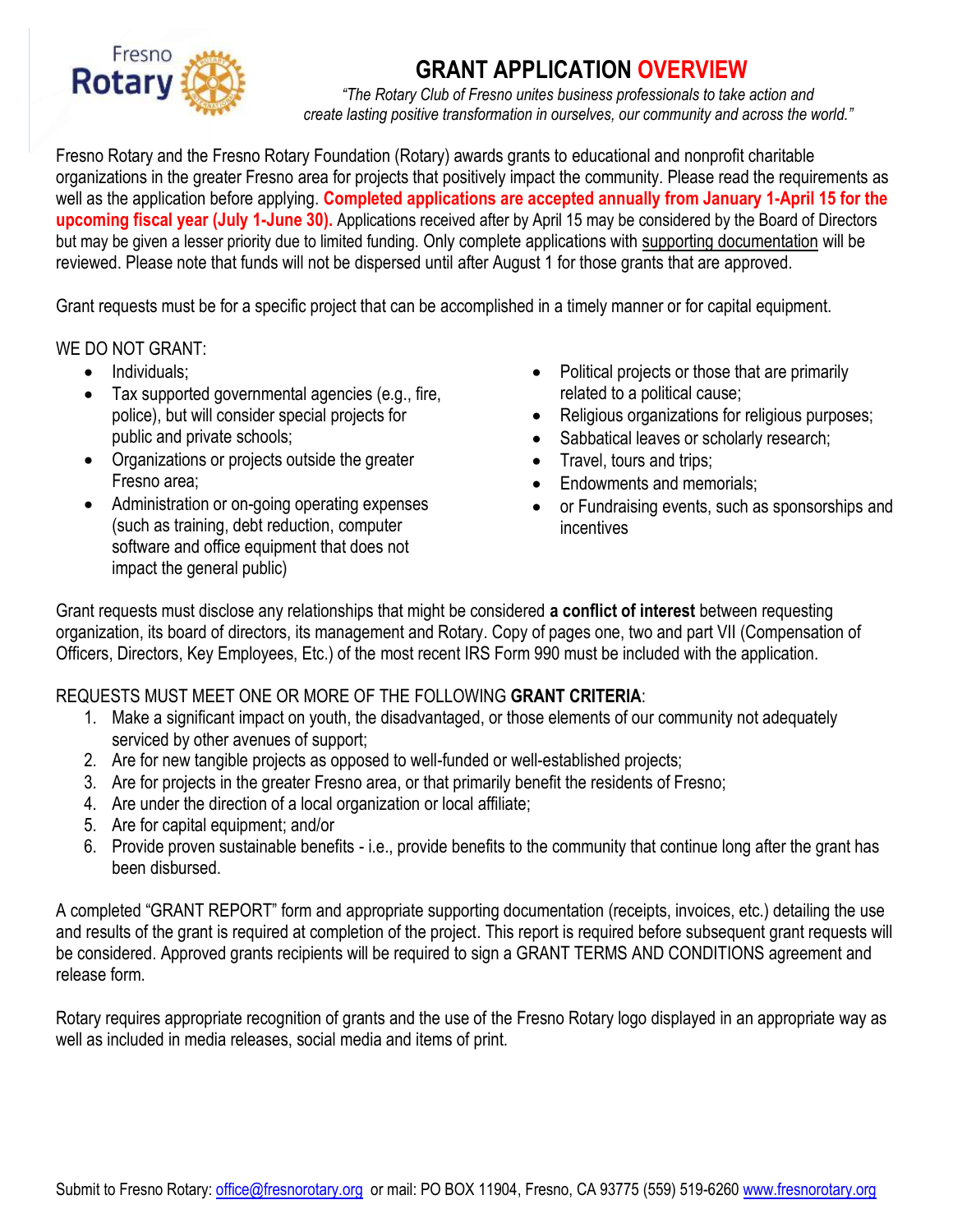

### **GRANT APPLICATION DUE NO LATER THAN APRIL 15**

|                                                                                                                     | <b>ORGANIZATION NAME:</b>                                                                                     |  |  |  |  |  |  |
|---------------------------------------------------------------------------------------------------------------------|---------------------------------------------------------------------------------------------------------------|--|--|--|--|--|--|
| MAIN CONTACT NAME AND TITLE:                                                                                        |                                                                                                               |  |  |  |  |  |  |
| <b>MAILING ADDRESS:</b>                                                                                             |                                                                                                               |  |  |  |  |  |  |
| PHONE:                                                                                                              |                                                                                                               |  |  |  |  |  |  |
| E-MAIL:                                                                                                             |                                                                                                               |  |  |  |  |  |  |
|                                                                                                                     | WEB SITE:                                                                                                     |  |  |  |  |  |  |
|                                                                                                                     | <b>TAX ID NUMBER:</b><br>ORGANIZATION TYPE: 501(C)3 Education/Educational Services<br>OTHER:                  |  |  |  |  |  |  |
|                                                                                                                     |                                                                                                               |  |  |  |  |  |  |
| ATTACH A COPY OF PAGES ONE, TWO & PART VII OF THE ORGANIZATION'S MOST RECENTLY FILED FEDERAL<br><b>TAX FORM 990</b> |                                                                                                               |  |  |  |  |  |  |
|                                                                                                                     | 1. ORGANIZATION'S MISSION AND VISION STATEMENTS:                                                              |  |  |  |  |  |  |
|                                                                                                                     |                                                                                                               |  |  |  |  |  |  |
|                                                                                                                     |                                                                                                               |  |  |  |  |  |  |
|                                                                                                                     |                                                                                                               |  |  |  |  |  |  |
|                                                                                                                     |                                                                                                               |  |  |  |  |  |  |
|                                                                                                                     | 2. AMOUNT OF GRANT REQUEST: \$                                                                                |  |  |  |  |  |  |
|                                                                                                                     | ATTACH DETAILED LISTINGS OF ESTIMATED FUND EXPENDITURES INCLUDING QUOTES. THIS WILL EXPLAIN                   |  |  |  |  |  |  |
|                                                                                                                     | HOW REQUESTED FUNDS WILL BE SPENT.                                                                            |  |  |  |  |  |  |
|                                                                                                                     | 3. GRANT PURPOSE AND DETAILS:                                                                                 |  |  |  |  |  |  |
|                                                                                                                     |                                                                                                               |  |  |  |  |  |  |
|                                                                                                                     |                                                                                                               |  |  |  |  |  |  |
|                                                                                                                     |                                                                                                               |  |  |  |  |  |  |
|                                                                                                                     |                                                                                                               |  |  |  |  |  |  |
|                                                                                                                     | 4. TIMELINE FOR PROJECT—Start date (M/Y): _____________________ End Date (M/Y): ____________________          |  |  |  |  |  |  |
| 5.                                                                                                                  | DEMONSTRATE PREVIOUS EXAMPLES OF HOW THE ORGANIZATION HAS EFFICIENTLY AND EFFECTIVELY                         |  |  |  |  |  |  |
|                                                                                                                     | UTILIZED GRANTS FOR COMMUNITY IMPACT, INCLUDING PARTNERSHIPS IN THESE PROJECT(S).                             |  |  |  |  |  |  |
|                                                                                                                     |                                                                                                               |  |  |  |  |  |  |
|                                                                                                                     |                                                                                                               |  |  |  |  |  |  |
|                                                                                                                     |                                                                                                               |  |  |  |  |  |  |
|                                                                                                                     | ALSO PROVIDE INFORMATION THAT THOSE WORKING ON THE PROJECT HAVE THE CAPACITY TO ACHIEVE<br>PROPOSED OUTCOMES. |  |  |  |  |  |  |
|                                                                                                                     |                                                                                                               |  |  |  |  |  |  |
|                                                                                                                     |                                                                                                               |  |  |  |  |  |  |
|                                                                                                                     |                                                                                                               |  |  |  |  |  |  |
| 6.                                                                                                                  | WILL THIS PROJECT RECEIVE FUNDING FROM OTHER SOURCES? IF SO, FROM WHO? IF NOT, WHY?                           |  |  |  |  |  |  |
|                                                                                                                     |                                                                                                               |  |  |  |  |  |  |
|                                                                                                                     | FUNDING FOR THESE APPLICATIONS ARE PARTLY RAISED FROM ROTARY MEETING RAFFLES AND FUNDRAISERS. IF              |  |  |  |  |  |  |
|                                                                                                                     | SELECTED, DO YOU HAVE POTENTIAL RAFFLE ITEM(S)?                                                               |  |  |  |  |  |  |
|                                                                                                                     |                                                                                                               |  |  |  |  |  |  |
|                                                                                                                     | 7. CIRCLE DEMOGRAPHICS SERVED:<br>Youth<br>Disadvantaged<br>Underserved                                       |  |  |  |  |  |  |
|                                                                                                                     |                                                                                                               |  |  |  |  |  |  |
|                                                                                                                     | 8. ESTIMATED NUMBER OF PEOPLE BENEFITING FROM THIS GRANT AND DESCRIPTION OF DEMOGRAPHICS                      |  |  |  |  |  |  |
|                                                                                                                     | SERVED:                                                                                                       |  |  |  |  |  |  |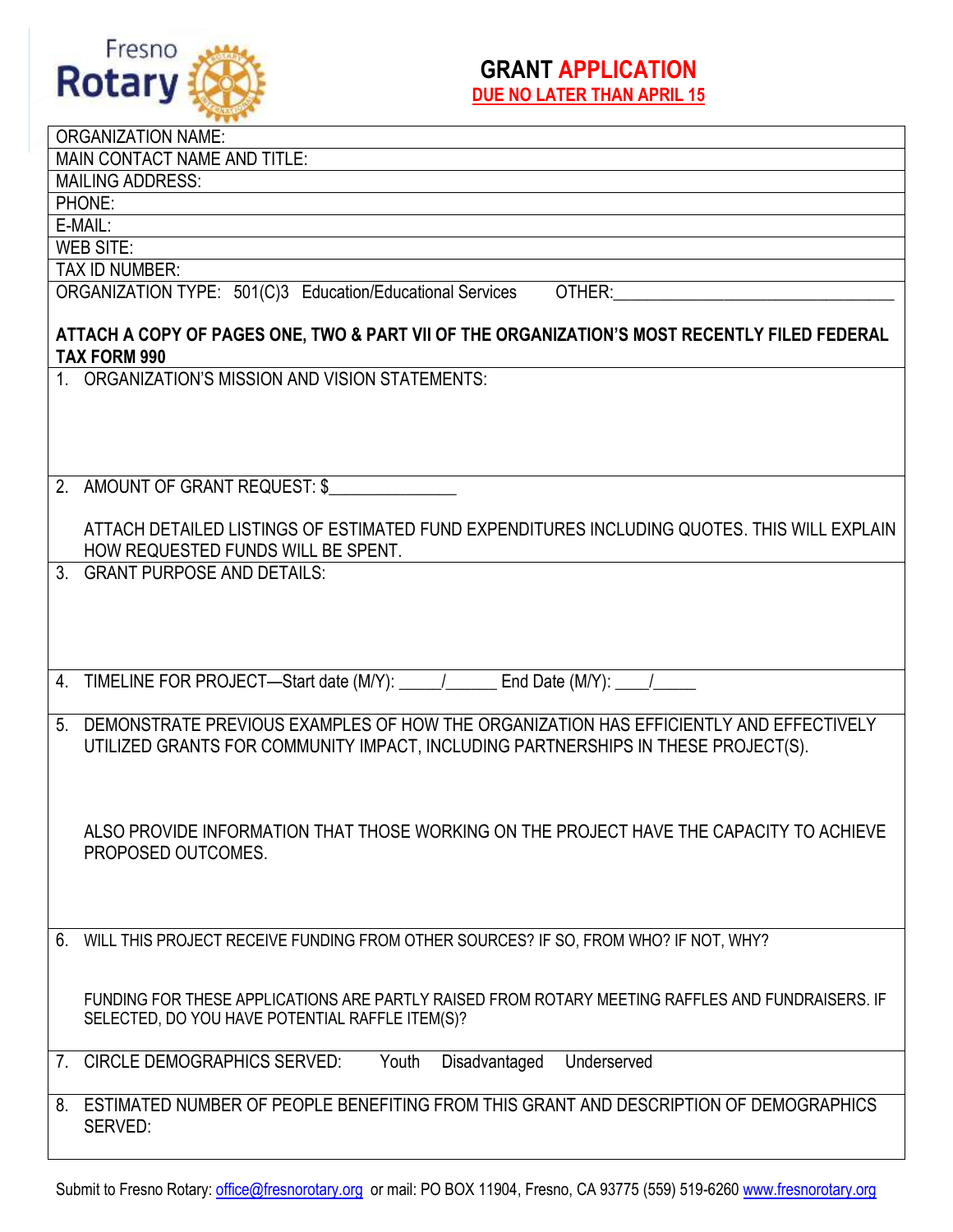9. DEFINE HOW YOUR PROJECT WILL ACCOMPLISH ONE OR MORE OF THE SIX GRANT CRITERIA:

10. HOW WILL YOUR ORGANIZATION MEASURE THE IMPACT OF YOUR PROJECT?

3

11. HOW WILL YOUR ORGANIZATION RECOGNIZE FRESNO ROTARY AND UTILIZE ITS LOGO?

12. DISCLOSE ANY AND ALL RELATIONSHIPS THAT MIGHT BE CONSIDERED A CONFLICT OF INTERESTS BETWEEN YOUR ORGANIZATION, ITS MANAGEMENT AND BOARD MEMBERS AND FRESNO ROTARY. This is in addition to attaching a copy of pages one, two and part VII (Compensation of Officers, Directors, Key Employees, Etc.) of the most recent IRS Form 990 must be included with the application.

By completing and submitting this application, the organization acknowledges it has reviewed and meets the Grant Criteria available at [www.fresnorotary.org.](http://www.fresnorotary.org/) If approved for funding, the organization agrees to submit a GRANT REPORT within 30 days of the project completion date. All grant recipients are required to sign a GRANT TERMS AND CONDITIONS form upon receipt of check. (Please have two individuals sign from the organization, preferably one being a member of the organization's board.)

| Date: <u>Date:</u> Printed Name: 2008. Expediance of the United States of the United States of the United States of the United States of the United States of the United States of the United States of the United States of the Un |  |  |    |  |  |  |  |  |  |  |
|-------------------------------------------------------------------------------------------------------------------------------------------------------------------------------------------------------------------------------------|--|--|----|--|--|--|--|--|--|--|
|                                                                                                                                                                                                                                     |  |  |    |  |  |  |  |  |  |  |
|                                                                                                                                                                                                                                     |  |  |    |  |  |  |  |  |  |  |
|                                                                                                                                                                                                                                     |  |  |    |  |  |  |  |  |  |  |
| <b>FOR OFFICE USE ONLY:</b>                                                                                                                                                                                                         |  |  |    |  |  |  |  |  |  |  |
| APPLICATION RECEIVED BY APRIL 15: YES NO IF NO, DATE SUBMITTED:                                                                                                                                                                     |  |  |    |  |  |  |  |  |  |  |
| ORGANIZATION IS CURRENT WITH IRS: YES                                                                                                                                                                                               |  |  | NO |  |  |  |  |  |  |  |
| IF FUNDED BEFORE, GRANT REPORT WAS PROPERLY SUBMITTED: YES<br>NO                                                                                                                                                                    |  |  |    |  |  |  |  |  |  |  |

Submit to Fresno Rotary: [office@fresnorotary.org](mailto:office@fresnorotary.org) or mail: PO BOX 11904, Fresno, CA 93775 (559) 519-626[0 www.fresnorotary.org](http://www.fresnorotary.org/)